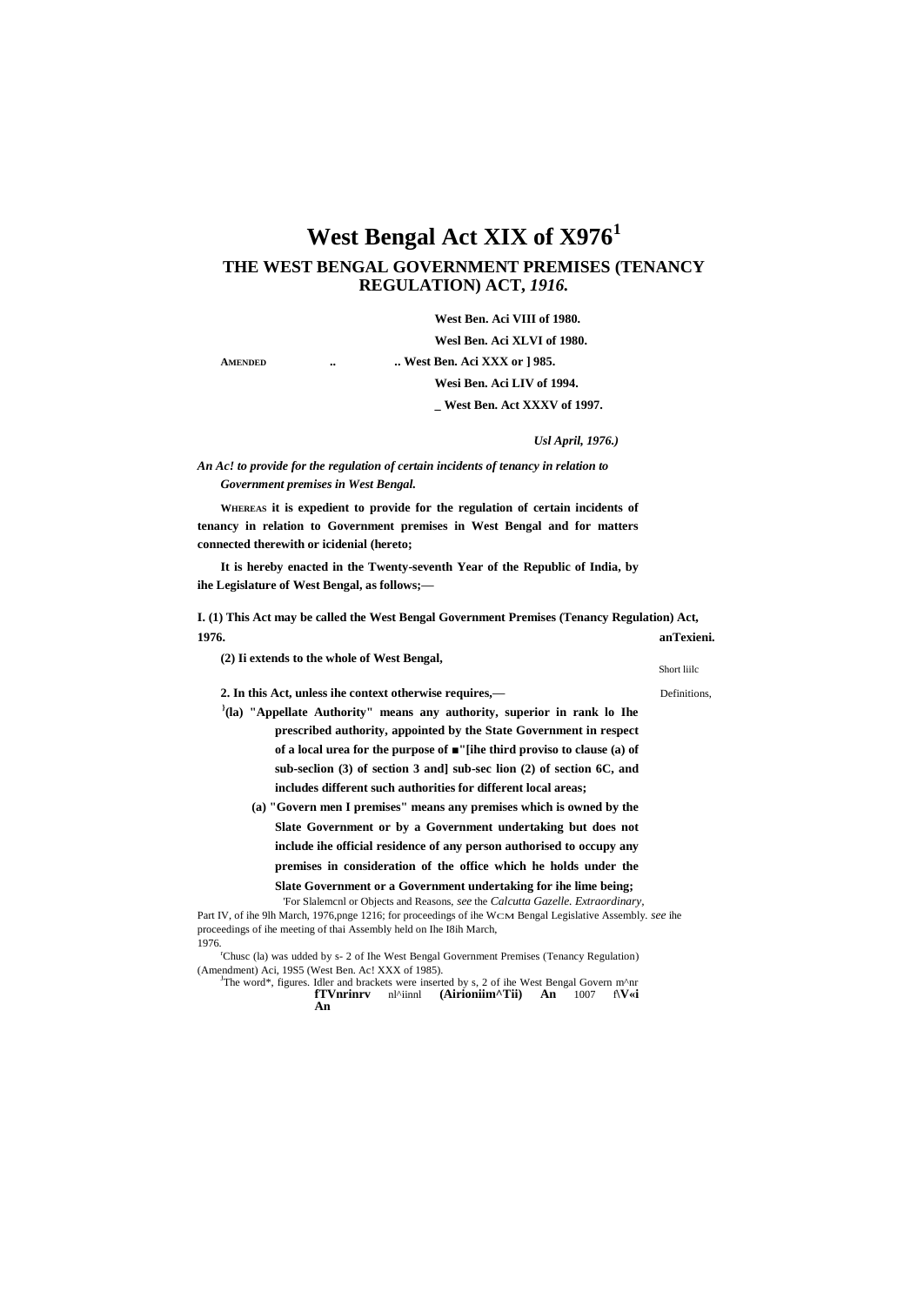### *The WW Bengal Government Premises (Tenancy Regulation) Act. 1976.*

**[West Ben. Act**

#### *(Section 3.)*

- **(b) "Government undertaking" means a body corporate constituted by or under a Central or State Acl which is under the administrative control of the State Government or in which the State Government has exclusive proprietary interest;**
- **(c) "premises" means any building or hut and includes part of a building or hul and a seat in a room, lei separately, and also includes,—**
	- **(i) the gardens, grounds and out-houses, if any, appurtenant thereto,**
	- **(ii) any furniture supplied or any fillings or fixtures affixed for the use of the tenant in such building, hut or seal in a room, as Ihe case may be;**
- **(d) "prescribed" means prescribed by rules made under ihis Act;**
- **(e) "prescribed authority" means an authority appointed by the State Government in respect oF a local area, by notification in the** *Official Gazette,* **for carrying out the purposes of this Act and includes different such authorities for different local areas;**
- **(f) "tenant" means any person by whom the rent of any premises is, or but for a special contract would be, payable and includes in the event of such person's death, such of his heirs as were ordinarily residing with him at the lime of his death.**

Termination 3. (1) Every tenancy held by a tenant in respeci of a Governor tenancy.  $_{\text{ment}}$  p<sub>rem</sub>j<sub>ses</sub> shall **stand terminated upon ihe expiry of the period referred to in a notice to quit served upon such tenant in the prescribed manner.**

> **(2) A tcnancy in respect of a Government premises shall stand automatically terminated wilfiout any notice to quit where the tenant has,—**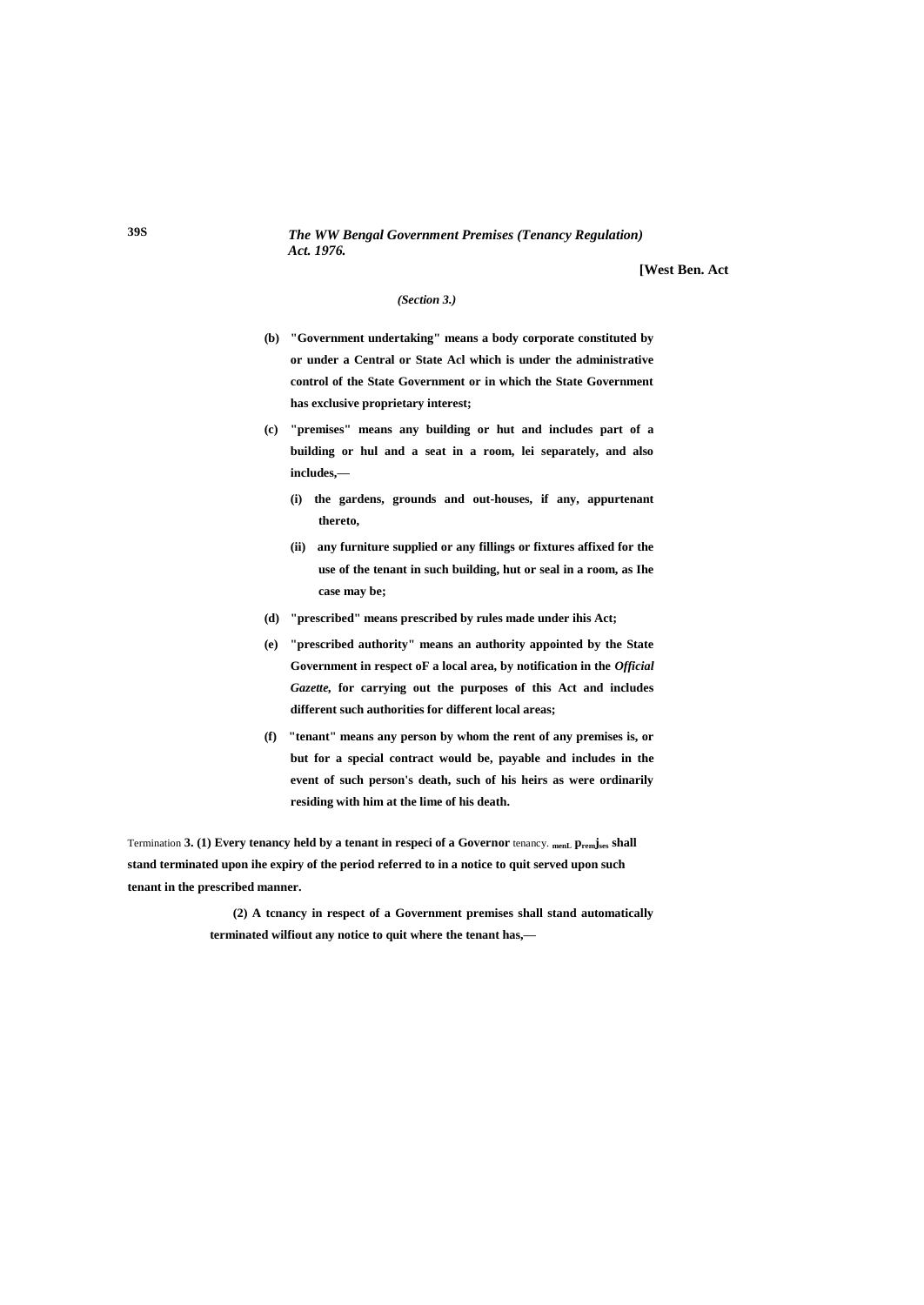**399**

*The West Bengal Government Premises (Tenancy Regulation)* **XIX of 1976.]** *Act, 1976.*

*(Section 3.)*

**... '(ia) subsequently built a house or acquired (by purchase, gift,**

**inheritance, lease, exchange or otherwise) a house or an apartment, cither in his own name or in the name of any member of his family, within a reasonable distance from such Government premises.**

*Explanation.—* **For the purposes of this section and section 3A,—**

**(a) "appartmenl" shall have the same meaning as in the Weo Ben. West Bengal Apartment Ownership Act, 1972; i97\*V1°**

**(b) "family" shall include parents and other relations of the tenant who ordinarily reside with him and are dependant on him;**

- **(c) "reasonable distance" shall mean any distance not exceeding twenty-five kilometre.<sup>1</sup> :, or**
	- **(ii) made default in payment of rent for three consecutive months:**

**Provided that where the tenancy has terminated on account of default in payment of rent for three consecutive months the prescribed authority may, upon application made by the tenant within such lime as may be prescribed and upon deposit of all the arrears of rent together with interest at the prescribed rate, grant renewal of the tenancy in favour of the tenant:**

**Provided further thai the prescribed authority may, on sufficient cause being shown, grant renewal of the tenancy in favour of the tenant on deposit of fifty** *per cent,* **of the arrears of rent along with the application for renewal of tenancy and direct the tenant to deposit the balance of the arrears of rent with interest on the entire amount at ihe prescribed rjte in twelve monthly instalments commencing from ihe month following the month of such renewal of tenancy, and if the tenant fails to deposit any such instalment the tenancy so renewed shall stand automatically terminated:**

**♦^Provided further that the prescribed authority may, if it is satisfied lhal the tenant has failed to pay rent due to circumstances beyond his control and is not in a position**

'This clause was substituted for the previous clause (ia) by s. 2 of the West Bengal Government Premises (Tenancy Regulation) (Second Amendment) Ael, 1980 (West Ben. Act XLVI or 1980), Prior to this substitution clause (ia) was inserted by s. 2(a) of the West Bengal Government Premises (Tenancy Regulation) (Amendment) Ad, 1980 (West Ben. Act VU1 or 1930). This proviso was inserted by s, 2(b) of (he West Bengal Government Premises (Tenancy Regulation)

(Amendment) Act. 1980 (West Ben. Act VIII or 1980). •This further proviso was perhaps added here on account of clerical mistake made,

through inadvertence, in the West Bengal Government Premises (Tenancy Regulation) (AMENDMENT AD. I QFLFL FWRSI RM A<\*\* VUT RTF LOAM IP «N RRNI-IR^--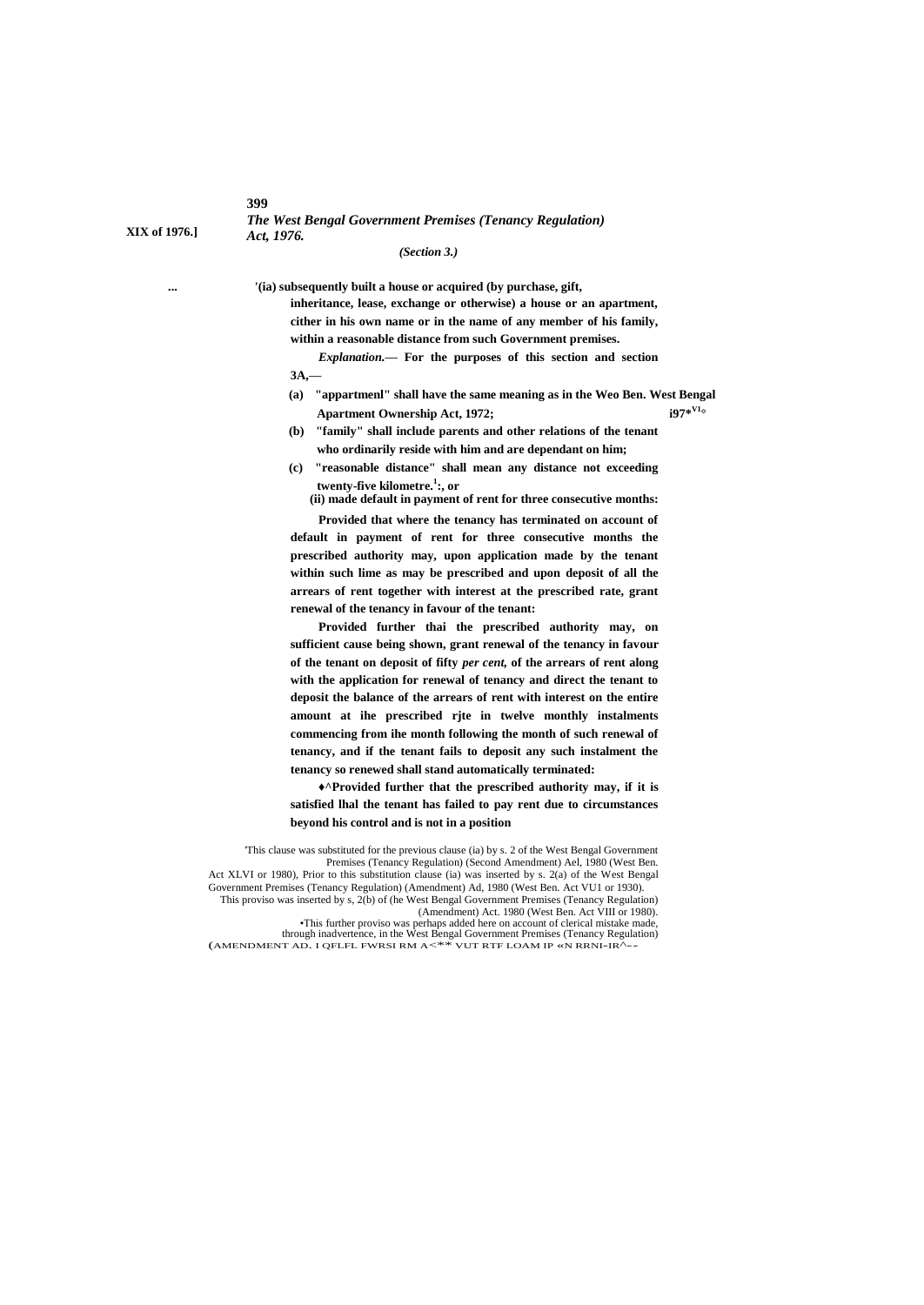# *The West Bengal Government Premises (Tenancy Regulation) Act, 1976.* **[West Ben. Act**

#### *(Section 3.)*

**lo deposit fifty** *per cent,* **of the arrears of rent along with the application for renewal of tenancy, grant renewal of the tenancy in favour of llie tenant on deposit of twentyfive** *per cent,* **of the arrears of rent along wilh ihe application for renewal of tenancy and direct the tenant to deposit the balance of the arrears of rent with interest on the entire amount at the prescribed rate in such number of monthly instalments, not less than twelve and not more than thirty- six, as the prescribed authority may consider reasonable,**

**commcncing from (he momh following the month of such renewal of tenancy, and if the tenant falls to deposit any such instalment, the tenancy so renewed shall stand automatically terminated]:**

**Provided also that notwithstanding the termination of the tenancy the Stale Government or ihe Government underrating, as the case may be, shall be entitled to recover all arrears of renl for the period for which the tenancy subsisted and mesne profits (hereafter for so long as the tenant remained in occupation of the premises.**

**'(3) (a) Whereany Government premises allotted toa tenant remains under lock and key for a period of more than ihree consecutive months or where the tenant or any member of his family is not ordinarily resident of such Government premises, the tenancy in respect of such Government premises shall stand automatically terminated;**

**Provided that if the prescribed authority is satisfied that the circumstances, under which such Government premises remains under lock and key for more than three consecutive months or the tenant or any member by his family is not ordinarily a resident of such Government premises, are beyond the control of the tenant, it may allow the tenancy to subsist:**

**Provided further that the prescribed authority shall give the tenant a notice and an opportunity of being heard before such termination:**

**<sup>2</sup>Provided also that an appeal shall lie to the Appellate Authority against an order determining non-occupaiion for a period of three consecutivc months or non-residence by the lenanl or any member of his family under the above provisos within fifteen days from the dale of the order passed by Ihe prescribed authority and, in such case, the decision of the Appellate Authority shall be final.**

'Sub-sec I ion (3) .was inserted by s. 2 of the Wcsi Bengal Government Premises (Tenancy Regulation) (Amend men I) Act, (West Ben. Act LlV of 1994),

**nrftcicflr n- ?nvrrfr>rf hv c 1 r>f i1v» \Ve\*si f"Inv£mnieTil Premises**

#### **400**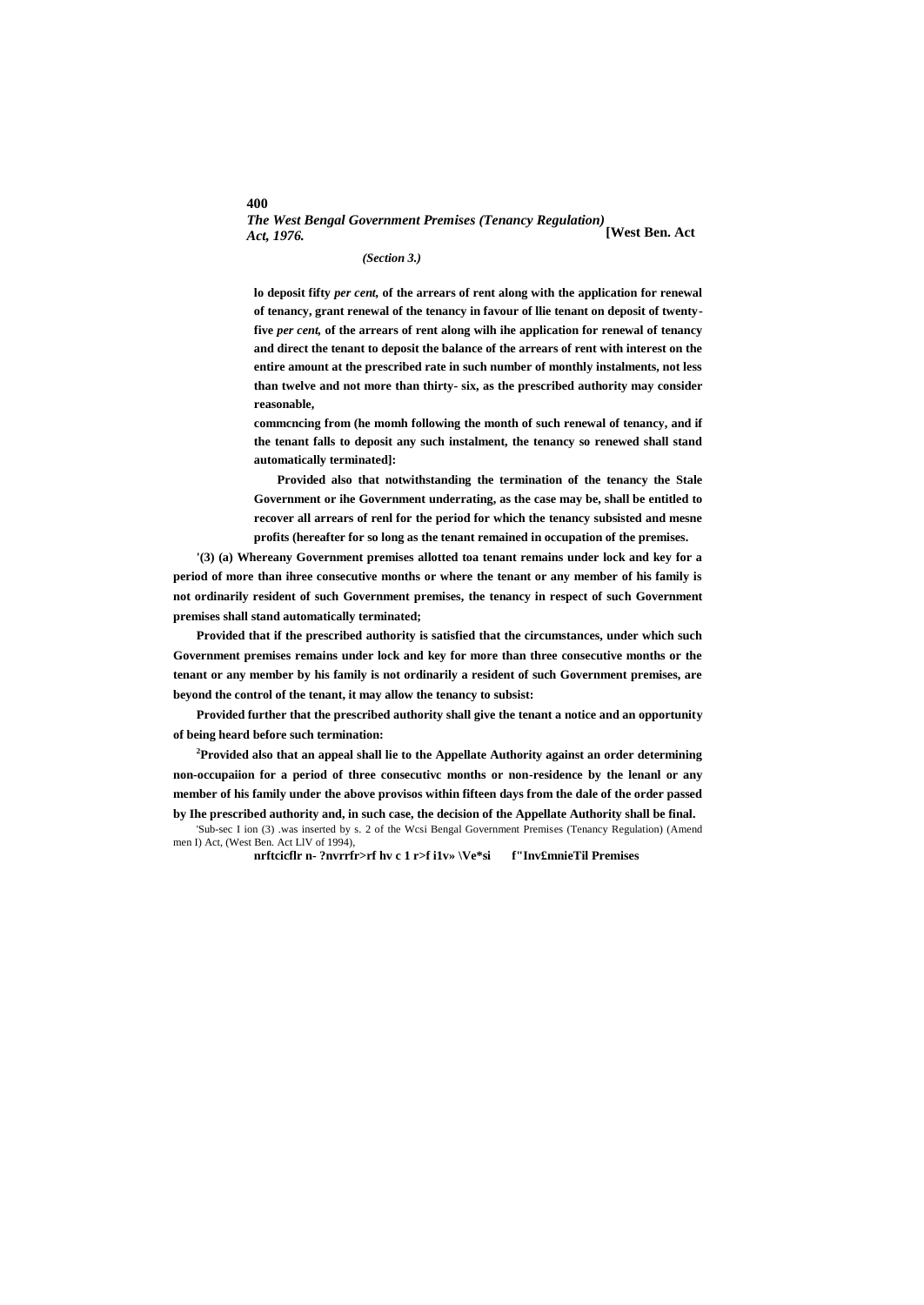**401** *The West Bengal Government Premises (Tenancy Regulation) Act, 1976.* **XIX of 1976.]**

*(Sections 3A, 4* **<6 J.)**

**(b) A tenant shall be deemed lobe ordinarily resident of a Government premises if he or any member of his famiiy generally resides in such Government premises for not less than ninety days in a period of four consecutive** monLhs.

4 or 1SS2. 9 on 872. West Ben. Act XII of 1956. **(c) The provisions of ihis sub-sec [ion vh al I have effect notwithstanding anything contained in ihis Act or in any other law for the lime being in force or in any instrument having effect by vinue of any law other than this Act, or in any decrce or order of any court, tribunal or other authority, and nothing contained in the Transfer of Properly Act, 1882, or the Indian Contract Act, 1872, or the West Bengal Premises Tenancy Act, 1956, shall apply, or shall be deemed over to have applied, to I he tenancy as aforesaid and such tenancy shall lake effect, and shall be deemed always to have taken effect, as if the Transfer of Property Act, 1882, or the Indian Contract Act, 1872, or the West** 

**Bengal Premises Tenancy Act, 1956, bad riot been passed.**

**Government premises.**

Tenancy to be **'3A.** A **tenancy in respect of a Government premises shall be deemed to be void where on the date of allotment of such Government premises the tenant is, or had been, the owner of a house or an apartment, either in his own name or in the name of any member of his family, within a reasonable distance from such** 

void if held by a tenant owning a house or apartment on the date of allotment of a Government premises.

**4. (1) Upon termination of a tenancy under any of ihe provisions of section 3 <sup>3</sup> [or upon a tenancy being void under section 3A] ihe tenant shall forthwith restore vacant possession of the premises occupied by him in favour of the prescribed authority.**

**(2) If the tenant fai Is to restore possession of (he premises under subsection (1), ihe prescribed authority or any officer authorised by him in (his behalf may lake such steps or use such force as may be necessary lo lake possession of the premises and may also enter into such premises for the aforesaid purpose.**

Penally for **5. If any tenant sublets or inducts any person in the premises occupied by him or in any part of it, in violation oF the terms of lease governing his tenancy the tenant as well as ihe person in unauthorised occupation of the premises shall be liable on conviction to imprisonment for a term which may extend to six months or to fine which may extend to one thousand rupees or to both.**

'Section 3A was inserted by s. 3 of die West Bengal Government Premises (Tenancy Regulation) (Second Amendment) Act, 1980 (West lien. Act XLVI of 1980).

'~Thn word? dp lire nntl 1 crier within the square brackets were inserted by s. -4, *ibid.*

unauthorised subletting.

of possession.

Restoration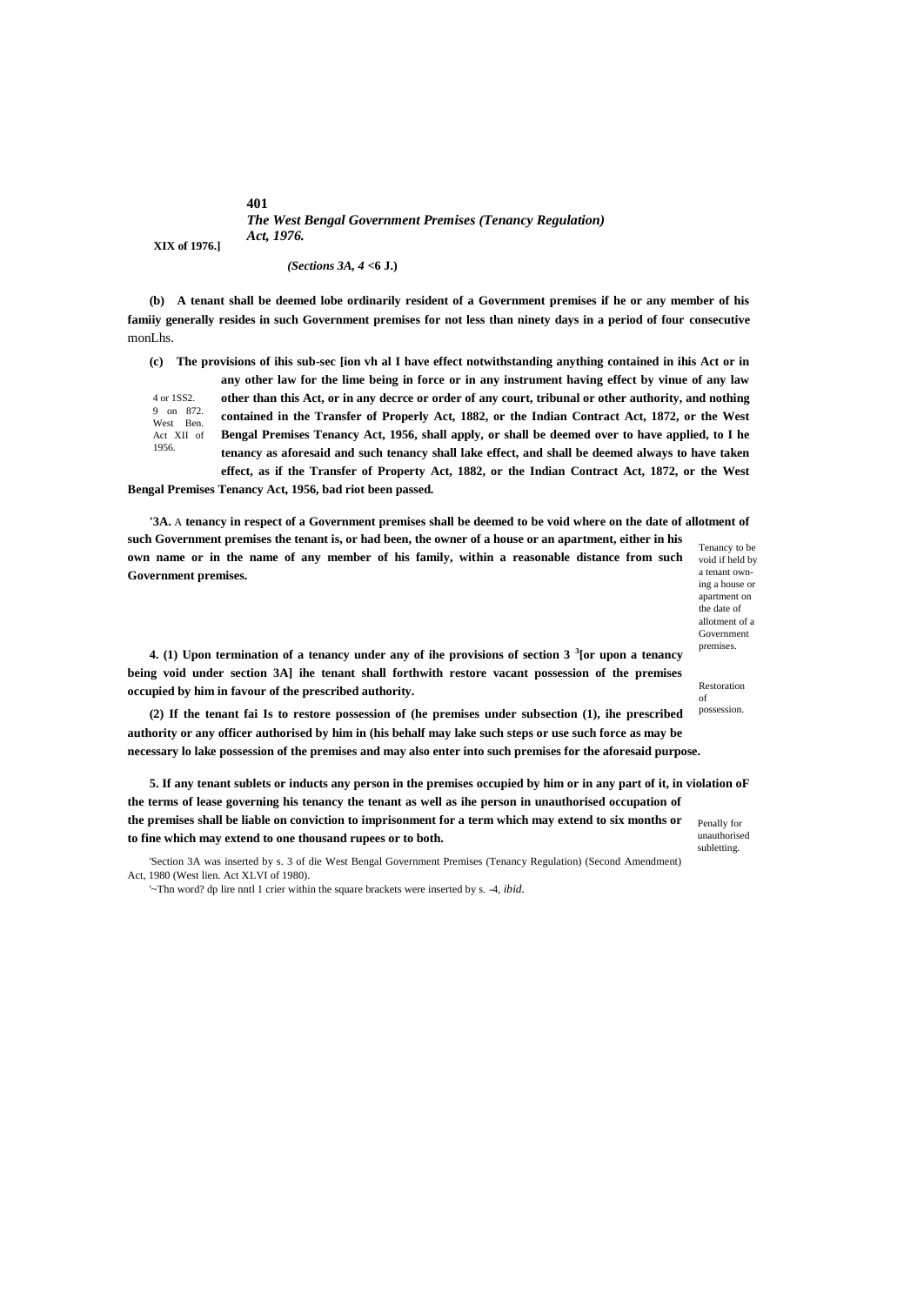# **rr--y-'"> ^ vV^X^**  $VWV^{\Delta^l\Delta}W$ ;.'-W.'----'-'<sup>--'</sup>--^'-S`-^>.<sup>L</sup> ■ ?■—:

*The West Bengal Government Premises (Tenancy Regulation) Act, J 976.*

**[West Ben. Act**

Penally for failure to ilcposil rem in time.

## *(Sections 6. 6A-6C.)*

6. **If** by **virtue of a tripartite agreement an employer is authorised** 10 **collcct the rent payable** by **the tenant who is the employee of such employer and deposit the same in favour of [he Stale Government or (he Government undertaking, as the case may be, then for failure on ihe part of the employer to make such deposit within ihe lime agreed upon, [he employer or in case the employer is a company or other body corporate or an association oT persons (whether incorporated or not), every director, manager, secretary, agent or other officer or person concerned with the management thereof shall, unless he proves that** Lhe **offence was committed without his knowledge or consent, be liable on conviction lo a fine which may extend \o five thousand rupees and in case of a continuing offence, to a further fine which may ex[end to one hundred rupees for each day during which lhe offenec continues.**

**'6A. Where any person, not being a tenant, occupics, or remains in occupation oF, any Government premises without lhe written order of the prescribed authority,—**

- **(a) [he prescribed authority, or any officer authorised by it in this behal f, may lake such steps and use such force as may be necessary lo lake possession of the premises and may also enter into the premises for the said purpose; and**
- **(b) such person shall be punishable with imprisonment for a term which may extend to six months, or with fine which may extend to one thousand rupees, or with both.**

**'CB. An offence punishable under section 5 or clause (b) of section 6A shall be cognisable.**

**1 6C. {1) Where any damuge beyond normal wear and tear has been caused to any Government premises lhe possession of which lias been laken from a tenant under the provisions of section 4, or where any damage has been caused lo any Government premises lhe possession of which has been taken under the provisions of section 6A, such tenant or such person, as the case may be, shall be liable to pay** 

Eviciign of unauthorised **occupants**  and penally<br>for such such occupation,

**Offencc** under the Aci la be **cognizable.** Payrn:\-il nf compensation.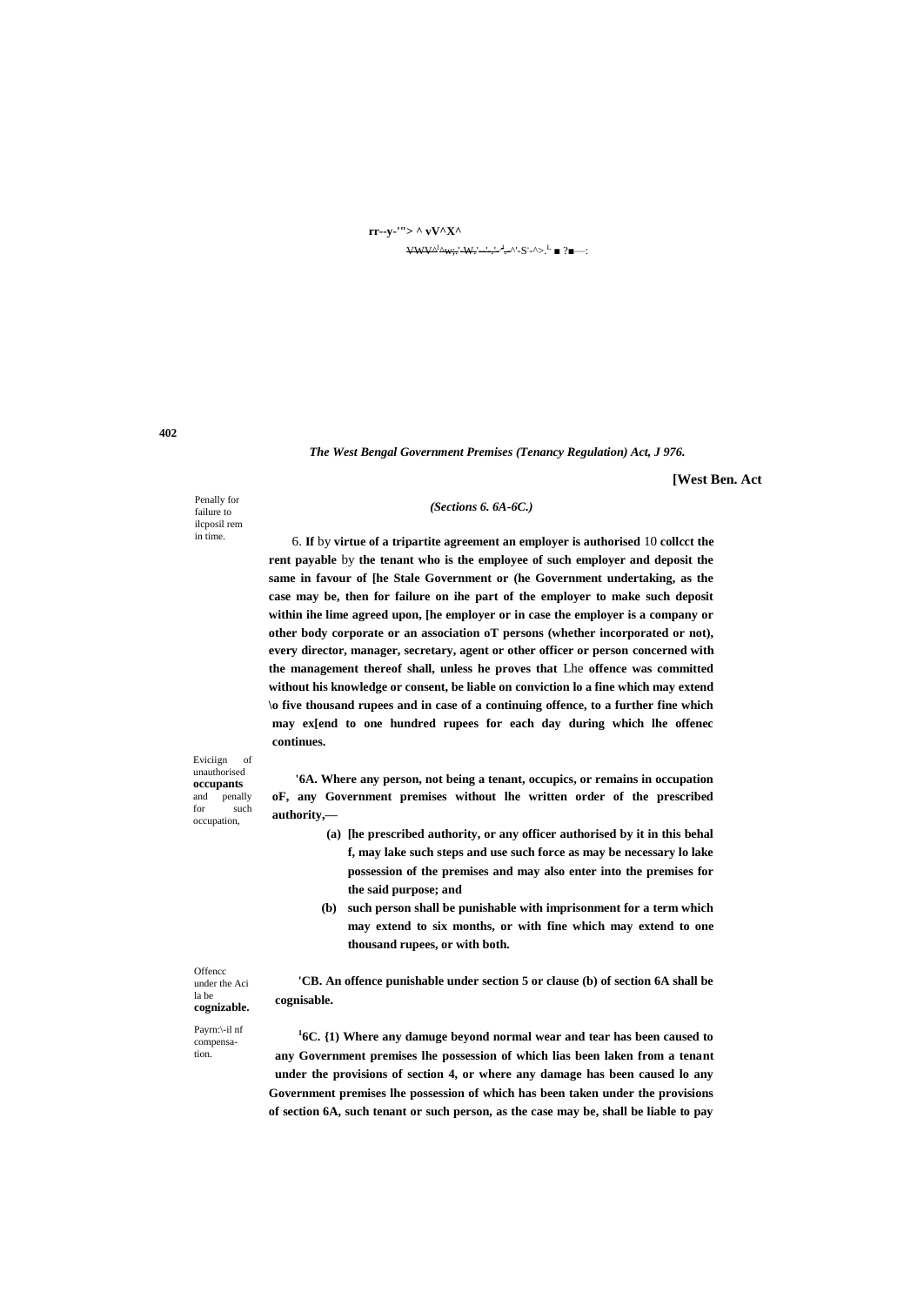for the repair of such damage such compensation, not exceeding the cast of repair, as may be determined, by order, by the prescribed authority, after giving the tenant or the person, as lhe case may be, an opportunity of being heard,

(2) 403 appeal shall lie to the Appellate Authority against an order determining

compensation and the contract of the set of the set of the set of the set of the set of the set of the set of the set of the set of the set of the set of the set of the set of the set of the set of the set of the set of th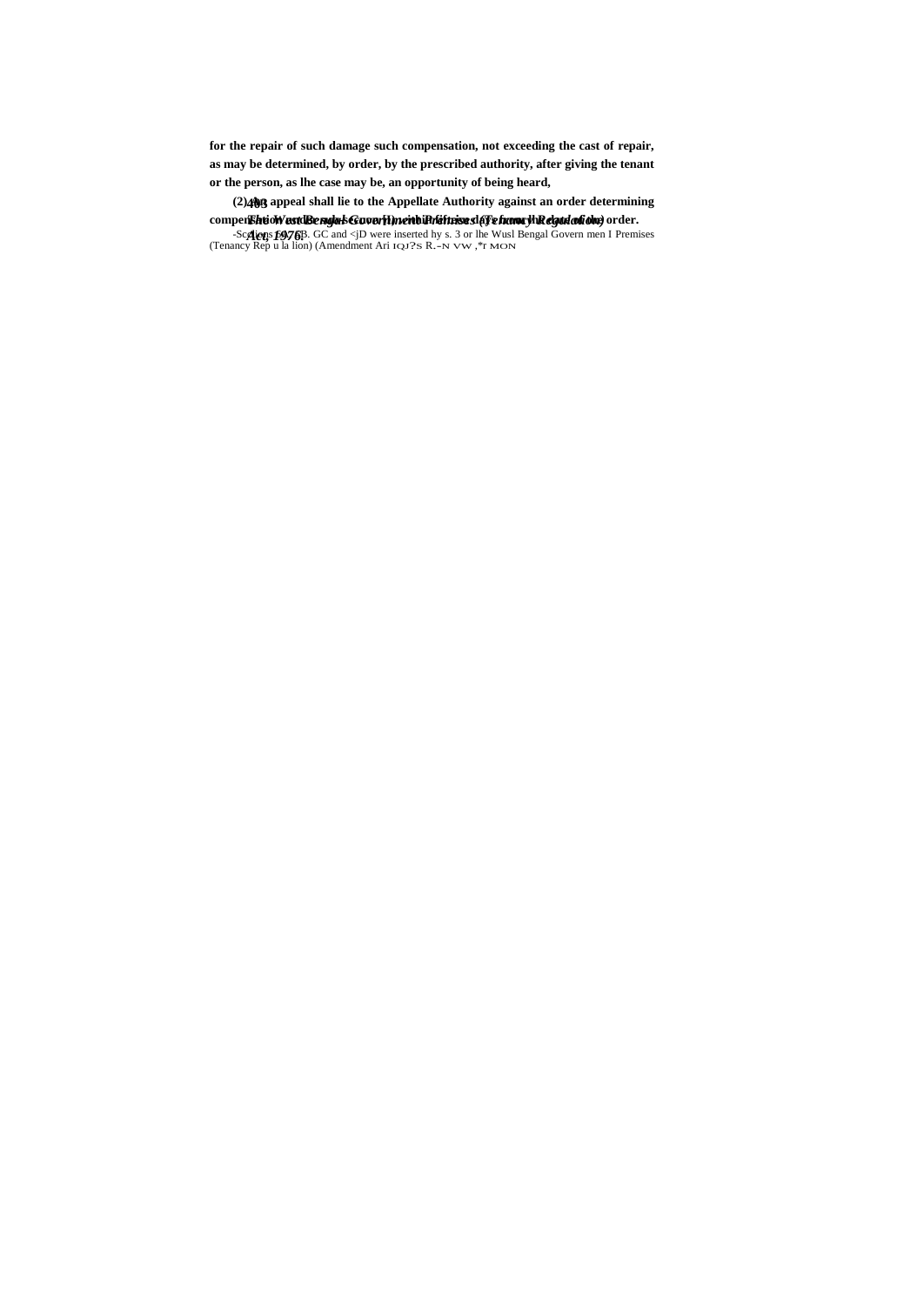## *(Sections 6D, 7-12.)*

**(3) The decision of the Appellate Authority shall be final.**

**l 6D. The amount of compensation determined under section 6C by the prescribed authority or the Appellate Authority, as the case may be, shall be payable by the tenant or ihe person, as the case may be, liable to pay such** 

**XIX ofl 976.]**

**compensation, within thirty days from the date of the order.".**

**7. Any claim for arrears or rent or for mesne profits -[or for compensation] under this Act shall, if not duly paid, be recoverable as a public demand under the Bengal Public Demands Recovery Act, 1913.**

**8. (I) The Slate Government or the Government undertaking may appoint such officers and employees for carrying out the purposes of this Act as the Slate Government or the Government undertaking may deem fit.**

**(2) The prescribed an 111 only may delegate, subject to such conditions as the State Government may think fit to impose, lo any officer appointed under subsection (1) any of its powers under ihis Act.**

Ben. Act III of 1913.

**9. The prescribed authority <sup>1</sup> [, the Appellate Authority] and the officers and other employees authorised to cany out any of the purposes of this act shall be deemed to be public servants within the meaning of section 21 of the Indian Penal Code.**

**10. No suit, prosecution or other legal proceeding whatsoever shall lie against any person for anything in good faith done or intended to be done under this Act.**

payment or compensation.

Period Tor

Recovery ol" ccrtnin claims as public demand. Appoinlmcnl of officers, ctc. and Indemnity. delegation of power.

Certain persons lo be deemed lo be public

servants. 45 of 1860.

 $\overline{a}$ 

<sup>&</sup>lt;sup>1</sup>The words within the square brackets were inserted by s. 5. *ibid.*